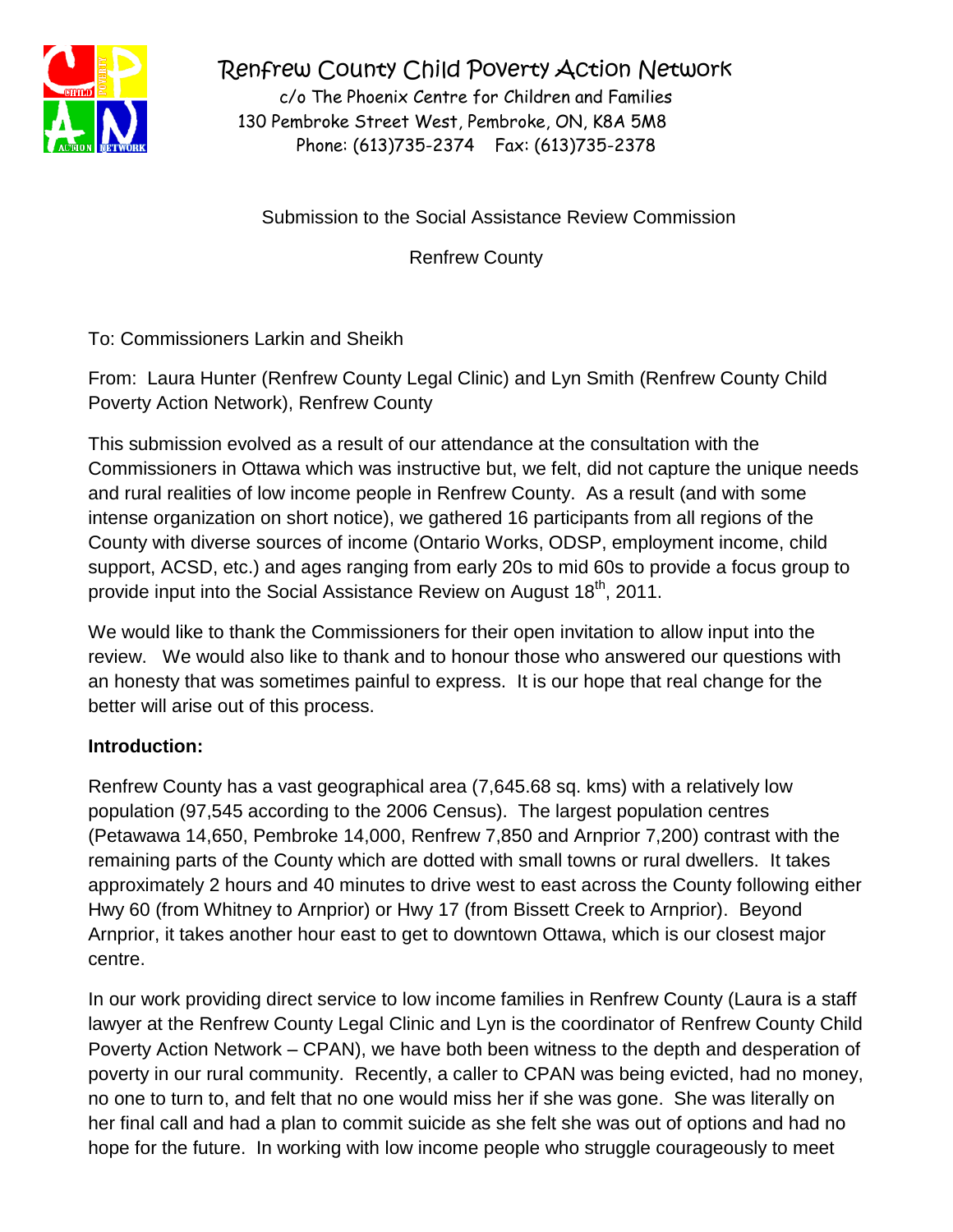their families' needs on a daily basis, we know full well that these people are the true experts when it comes to identifying what works to alleviate poverty and what doesn't.

We asked our focus group to respond to a number of questions on how they would suggest changing Ontario Works and ODSP, including the rules of each program, basic needs that they couldn't now afford, transitioning to the work force and employment supports they would need. We ended our discussion with asking our group to envision a better life and what that would include.

There were many repeated themes that arose as a result of these questions and we have summarized those thoughts below.

### **Adequacy:**

The most prevalent suggestion by far was that social assistance needs to pay more money to live on (poverty line or above), especially with respect to housing, food, and transportation. Many participants indicated that their shelter allowance is not enough to meet their rental costs, much less hydro, heat, etc. Food budgets often get sacrificed in order to meet other necessities or emergency expenses.

Recipients have to make "impossible choices" every day – choices between paying for food or winter boots, between paying for tenants' insurance or doing laundry, between paying either the hydro or the gas bill this month. One particular concern raised with our mostly female participants is the need to pay for feminine hygiene products for themselves and their daughters when no additional money is provided for this (i.e., money provided for older girls and boys on social assistance is the same).

Inadequate benefits from Ontario Works is seen as contributing to young people in our area being forced to "subsidize" their income by other means like selling drugs, selling their bodies, or other illegal activity.

Several participants identified a link between inadequate benefits and poorer mental and physical health. When you have no resources, it is easy to become isolated and depressed, and particularly so in a rural setting where you have to drive to almost every gathering. Depression and deprivation with respect to healthy foods and adequate housing, in turn lead to physical illness.

In addition to increasing benefits, another suggestion made by the group is to index social assistance benefits so that they keep pace with the cost of living and with the indexing of other benefits (e.g., CPP or OAS survivor benefits) that are deducted from social assistance cheques. A further suggestion is to look at a guaranteed annual income model for providing assistance.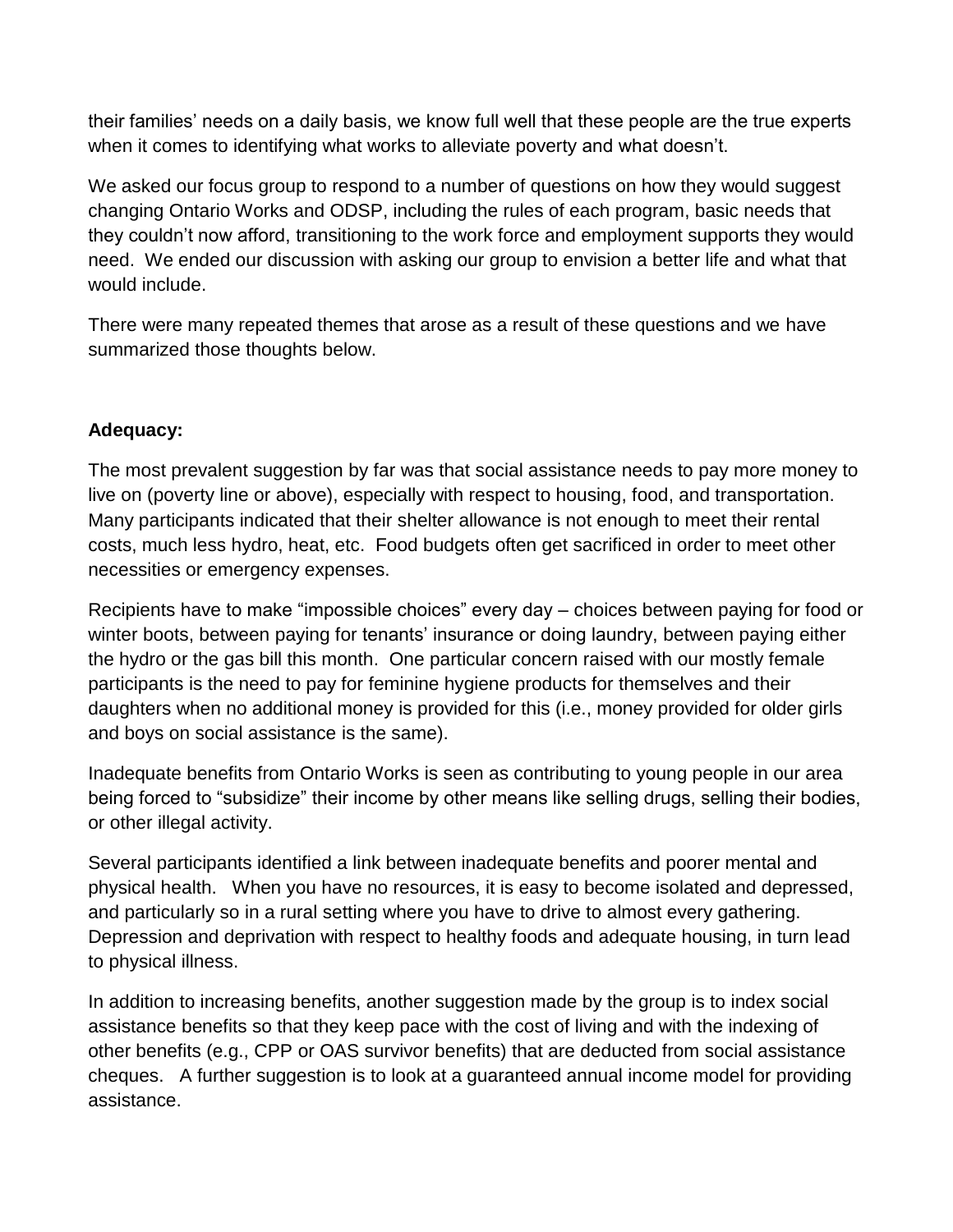There was generally a sense that people are "penalized" for working in that too much employment income is deducted from benefits, so that people cannot get ahead or will be cut off from benefits before they are truly no longer in need of them. As one participant expressed it "you make so little on assistance, and they take more off." There was a lot of concern that, because social assistance rates are so low and significant deductions are made for employment income, it is risky to work too many hours and possibly lose your medical benefits and steady ODSP income. Other concerns were expressed that, between the cost of child-care and deductions by Ontario Works, all the earned employment income is soon gone.

That sentiment was echoed when it came to the deduction of child support. Many expressed the fact that this money is for their children and should not be deducted at all. One participant stated:

*"I was in receipt of Ontario Works, however OW insisted in taking my monthly child support off my cheque....With my working, I was lucky to even get a cheque for \$25.00 to \$100.00. I feel that people who are on any type of assistance are pretty much doomed. You work your ass off to provide the 'finer' things in life for your children, and OW/ODSP penalizes you for it. It's a 'no-win' situation. Now living off just baby bonus and child support, I now control my life. Not OW or the government controlling me. I'm now going back to school, without the help of Ontario Works."*

Other deductions that caused similar concerns were Employment Insurance (deducted at the full amount even though this is employment-related income) and money borrowed to get by which is considered income that you then have to pay back twice (once to Ontario Works and once to the person you borrowed it from).

With respect to asset levels, several participants commented negatively that virtually all your assets have to be spent before you qualify for Ontario Works. With no way of putting aside some reserves, it only reinforces the hopelessness of ever getting off benefits. One participant expressed that she couldn't have money saved in their budget to replace larger items such as beds for the children every few years. Another recipient was told by Ontario Works that if he wanted to access the money to replace the 20-year-old sofa he was using for a bed, he would have to move.

Other concerns about assets were expressed by a recipient who had to cash in her life insurance; she was clearly worried about passing on the burden of debts to her children after her death. On top of that, she had to pay back social assistance for the value of the insurance they had made her cash in. Another recipient was almost cut off benefits when her adult son received money in a trust fund after his father passed away.

One participant indicated that the Assistance for Children with Severe Disabilities (ACSD) was helpful but not adequate. The \$225.00 provided to her only covers certain amounts for childcare, and her daughter is in need of specialized care that costs \$50.00 to \$100.00 per day. She indicates "The government needs to start looking at the fact that having children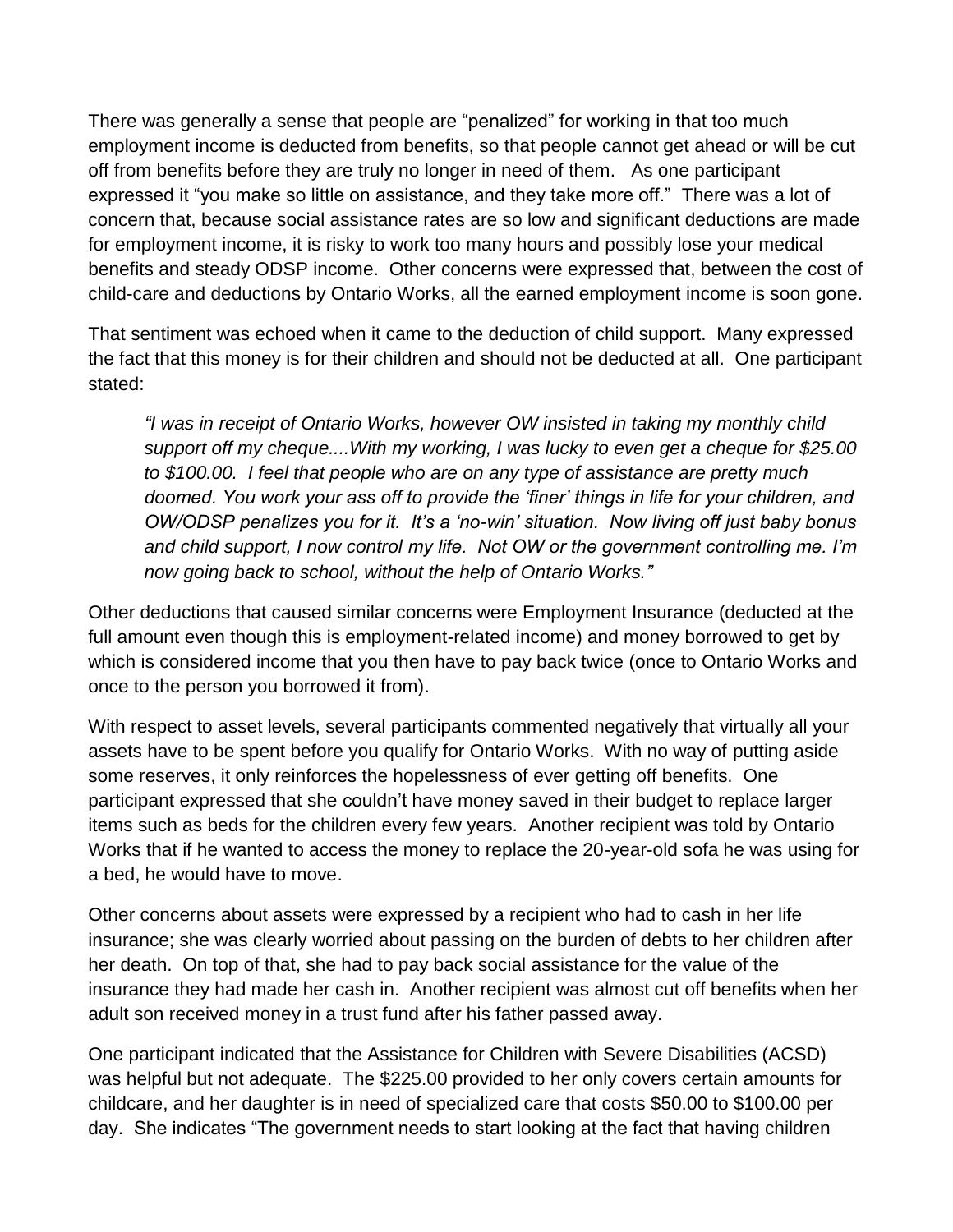with severe disabilities limits parents in what they can do; hours of work are a challenge and sitters are hard to come by."

Many other participants expressed the need for assistance with back to school supplies and clothing for children. Renfrew County Child Poverty Action Network (CPAN) runs a backpack program for families living in Renfrew County and estimates that school costs are, at a minimum, approximately \$300 for elementary school level and about \$450 for high school students.

Most participants had concerns about the punitive rules of social assistance and the feeling that there are so many rules, you just don't know when you are about to break one. They want to be able to see the rules printed out somewhere in an accessible way. It was also felt that all recipients are not being told about all possible benefits available to them; this seemed to vary from worker to worker. One participant expressed concern about the short notice she received about being cut off for having too much income in one month – she needed more notice that her benefits would not be paid that month in order to plan ahead.

It was noted that discretionary benefits (provided via Ontario Works) vary significantly from district to district. Many participants felt that this was unfair – recipients in Ottawa, for example, have access to many more discretionary benefits than those in Renfrew County although they are all recipients of the same Ontario-wide program.

Many participants noted that the basic needs allowance is not enough to buy healthy foods and fresh fruits and vegetables, even with the special diet allowance (if they qualify for that). This was of particular concern to parents who worried that their children were not getting adequate nutrition and whose health and school performance would suffer for it. One parent indicated that she has gone without eating many times in order to make sure that her children do.

Another expense noted by participants was clothing for adults – one participant had not purchased new clothes for herself in years. This was especially important when going into the workforce or attending special family events, like weddings. Adequate dental coverage beyond emergency extractions was thought to be another "luxury" item that they simply cannot afford but would like to have.

One participant summed up her thoughts on income adequacy in this way:

*"I would like to be able to live with dignity and to be able to afford the simple pleasures that most other people take for granted; i.e., to have money for a cheap meal out once in a while, or to have something left at the end of the month to buy my grandchild a gift if I want to. It is embarrassing to have to turn down social engagements because I can't afford it, or to not be able to relax and enjoy life. I think that all the topics are important to us, but it boils down to giving us enough to live on without having to rely on friends and community organizations for vouchers, etc."*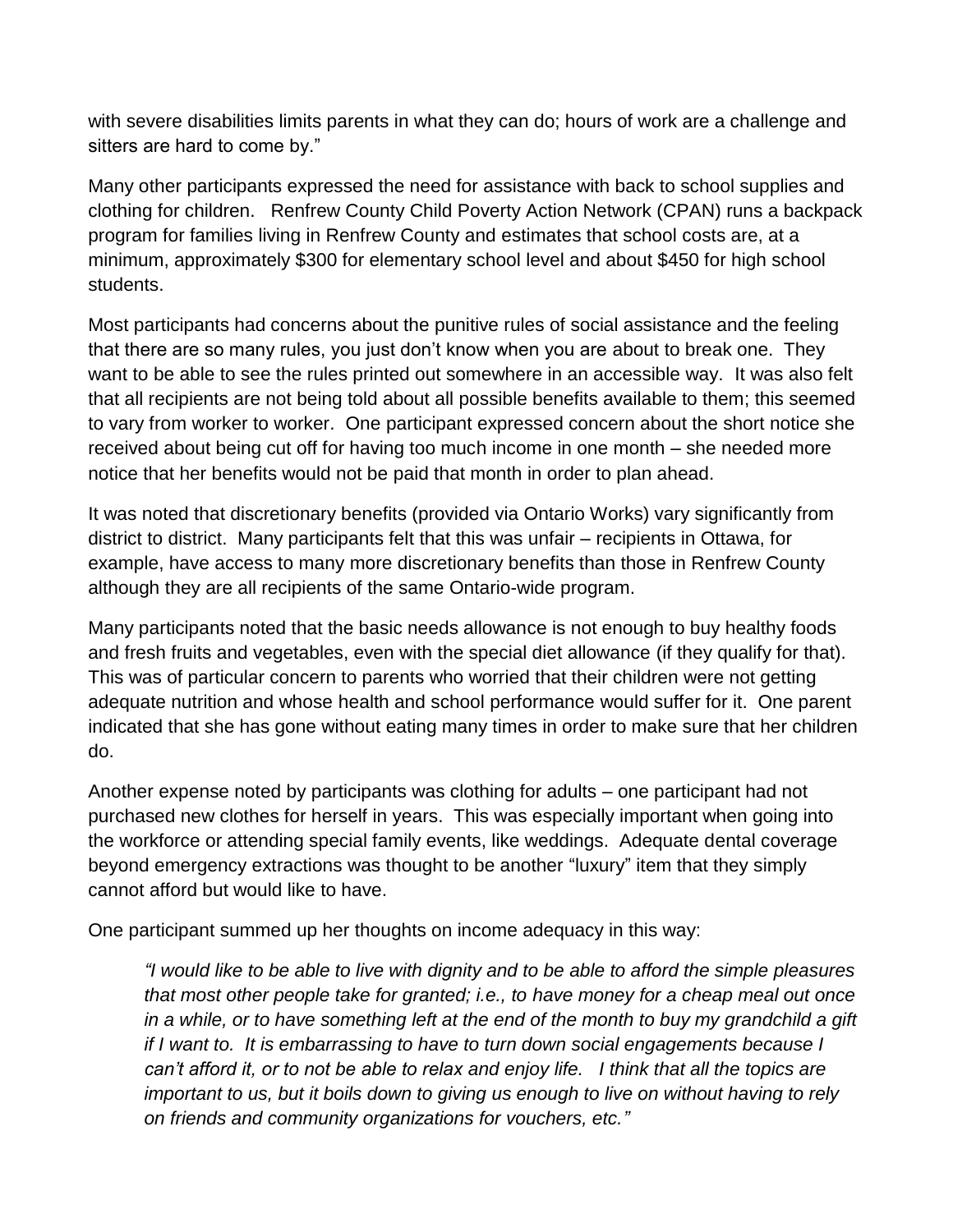Another participant outlined her vision for how having more money would make life so different for herself and her family:

*"More money – means that I don't have to spend evenings and weekends baking from scratch so my kids have something to eat – we could be doing other things on weekends; means I don't have to watch the clock to see when I can do my laundry at the lowest hydro rate - means I don't have to get up before 6 or end up in bed by midnight - means I don't have to spend a couple hours or more going over local grocery flyers to see what I can afford and create a menu plan, using coupons which I had to take the time to cut out or find on the internet - means I don't have to worry about gas money so I can make it to work - means my children can participate in sports and activities that their friends or cousins do, instead of sitting home and being left out - means I can afford the over the counter drugs etc that CHEO recommends for my daughter - means my children can have regular dental care instead of being referred to a dentist by the Health Unit only when a cavity is visible - means my kids can have both the inside and outside shoes required by the school. My children get embarrassed - I'd have an emergency fund for when my car or fridge, etc breaks down - I'd be able to afford better food for my kids - I wouldn't worry about how bills are going to get paid - I wouldn't have to tend a veggie garden, on top of my job, the baking etc., so we could have veggies for a few months (my garden is not big enough to supply more than that) - I'm often embarrassed to go to social events such as weddings because we can't afford nice clothes, shoes, etc., or a gift - I would be able to get my kids haircuts instead of doing it myself - I would sleep better, making me less grumpy and more happy and home life better."*

### **Transportation:**

One theme that came out clearly in our meeting in virtually every topic we discussed was lack of transportation. There is no public transportation in Renfrew County, and for most rural residents, life's necessities are not within walking distance. That means that when you need to get to work, to job interviews, to the grocery store, the hospital, the doctor, or the school concert, you need to hire a taxi, pay or beg a friend to take you, or drive yourself (if you have a vehicle that works and money for gas and insurance). There are some private transportation providers (e.g., seniors home support or Carefor), but they only provide transportation to seniors or disabled people and OW/ODSP only pays for transportation for medical appointments.

The cost of a taxi can be prohibitive. A return taxi from Deep River to Pembroke, for example, is \$100.00. Even within Pembroke or Renfrew, a taxi out to the larger grocery stores on the outskirts of town is \$12.00 to \$20.00 return, which means that much less money for food or other necessities on a limited budget.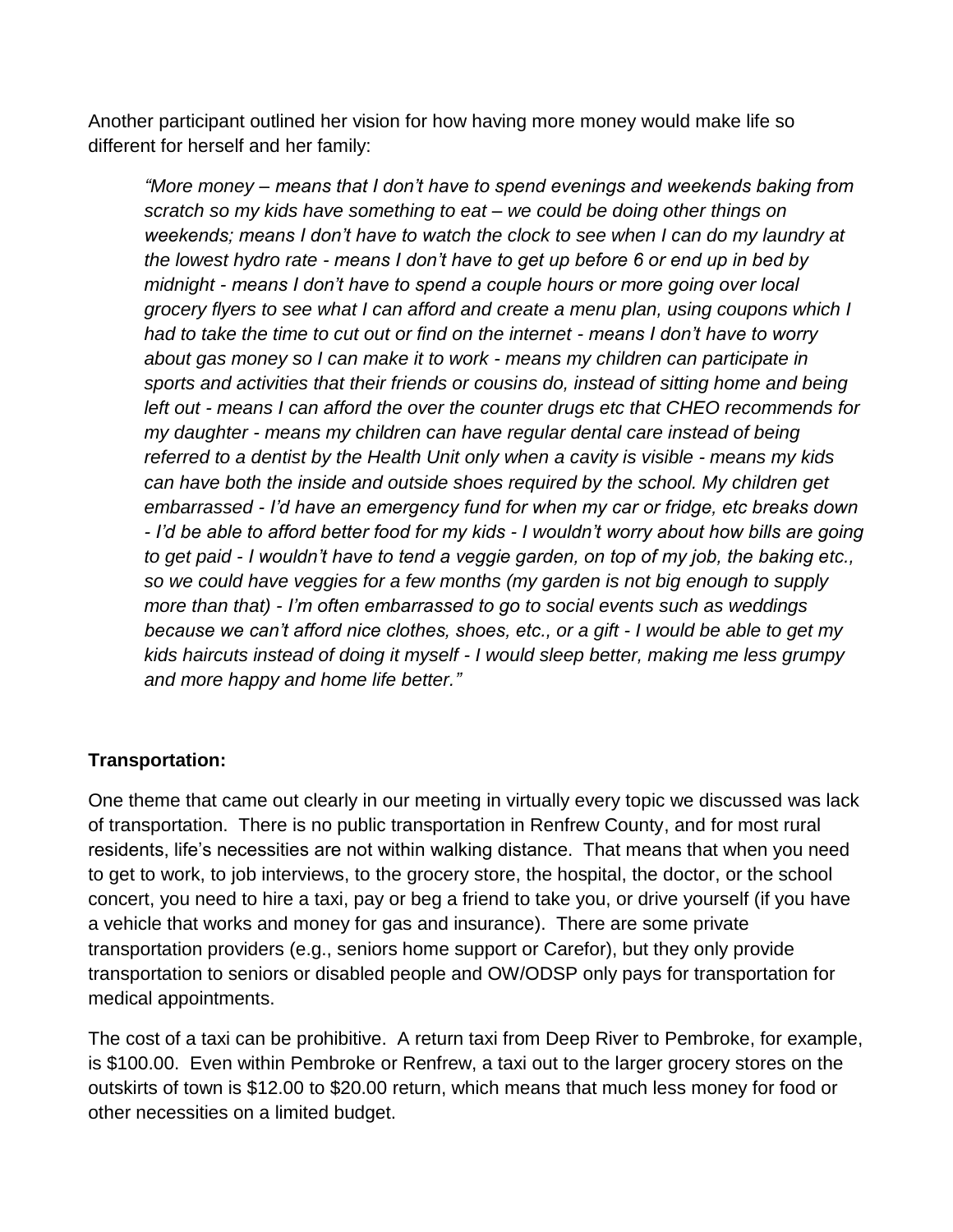Another participant pointed out that the allowance provided for medical transportation (18c per km) is not adequate to cover the cost of travel with present gas prices, which again means dipping into basic needs funding even to attend necessary medical appointments.

In Pembroke there is a bus run by a private company; frustrations were expressed at the cost of this bus and the inadequate service, especially to get across town to work and back home again if you are working a later shift (as the bus only runs on limited hours).

Participants were clear that funding for transportation was needed beyond the MSN transportation money available through OW/ODSP. In particular, transportation was a significant barrier that participants would have if transitioning into the workforce.

### **Communication:**

Participants agreed that access to a telephone (whether cell phone or land line) is an essential, not a luxury. Cell phone coverage is not yet available everywhere in the County. However, for many, cell phones are a more affordable or sometimes the only option when landlines are too expensive or require a deposit in order to be connected.

Given the isolation of much of the County, a telephone is necessary if someone is injured, if the school is trying to reach parents, or when someone is looking for work.

One participant indicated that Ontario Works had started to provide cell phones for those seeking work but that the amount provided (via calling cards) is still inadequate.

*"CPAN has operated a snowsuit program for a number of years, helping low income children stay warm and dry during our severe winter conditions, unfortunately sometimes clients have exhausted their minutes and we are unable to contact the family, leaving the child without winter clothing until the phone is topped up."*

Other participants indicated that better access to the internet or to satellite/cable television is also needed, given that transportation and isolation can be such major barriers in Renfrew County. Access to internet and television allows recipients to stay in touch with their communities and with the world and to feel included. It should be noted as well that not all regions of Renfrew County have access to high-speed internet which becomes a more significant barrier as more government and private sector services move to internet-based delivery of information and services. Internet is also seen as a valuable job-finding tool that should be covered.

### **Social inclusion/Dignity:**

One participant expressed succinctly how social assistance could work better for her -- "receive the dignity we deserve." Generally, participants expressed that the social assistance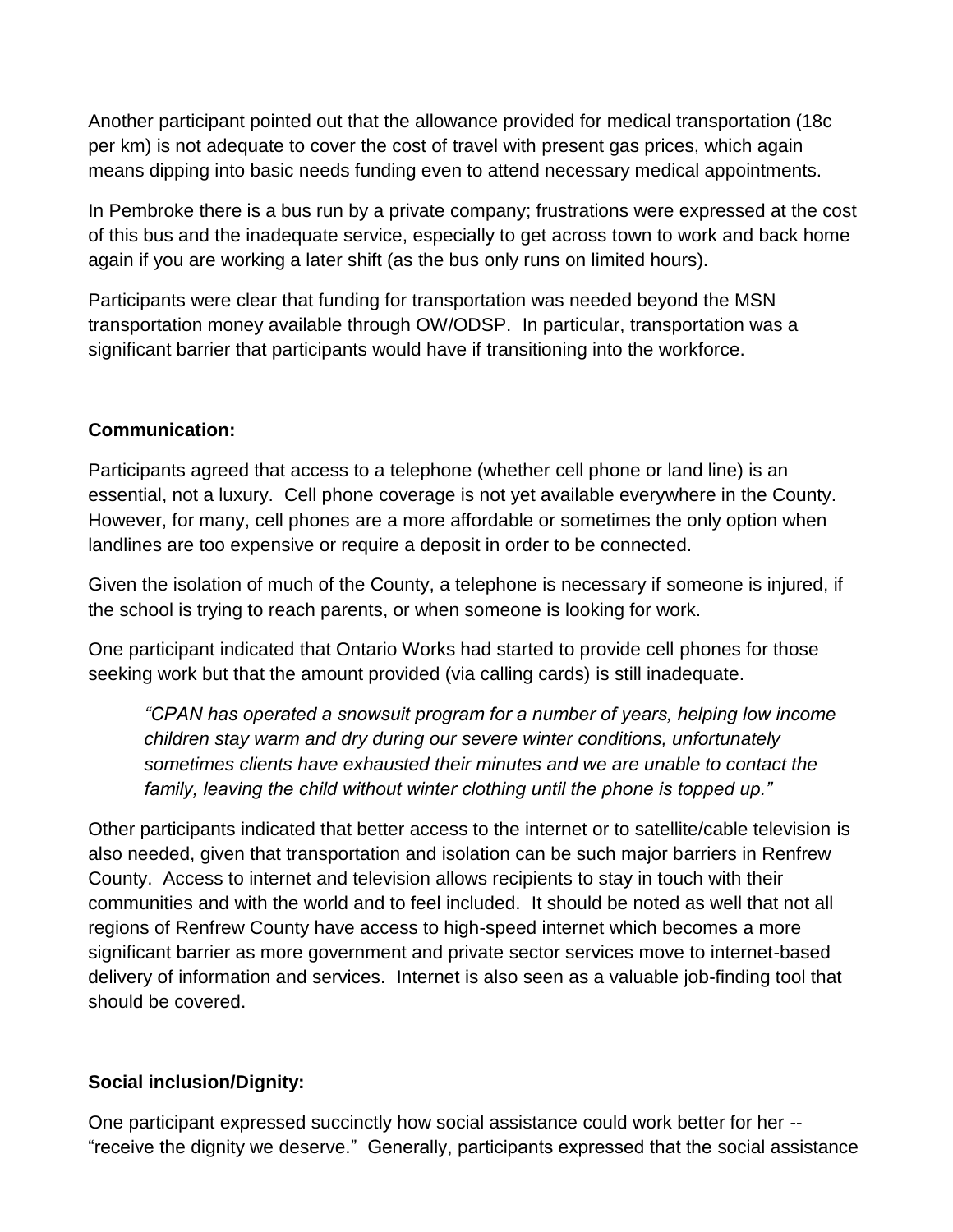rules are designed to be penalizing and that threats to cut recipients off are used to coerce and intimidate them, even in situations where it is the worker who makes the mistake. It was generally felt that the worker/recipient relationship is one of inequality and powerlessness, rather than a partnership with a goal of financial independence.

There was also a feeling that the "small town" atmosphere of Renfrew County means that everyone knows your business and there is no anonymity which increases the level of stigma associated with being low-income in our society generally. Many felt that others see them as lazy people who do not want to work or that "we have earned the right to be poor". The perception that people on social assistance should not be given too much money or they will squander it on alcohol, drugs or cigarettes is one that must be changed. One participant expressed her desire for others "to see me as a valuable contributor to the workforce and the community."

Another aspect to social inclusion (and better health) was expressed by two or three participants stating that they would like to have enough money to own a pet (food, vet bills, etc). With the current levels of social assistance, they felt even this modest desire was out of reach.

In fact, many activities that are sometimes taken for granted by those with higher incomes are hard choices for recipients. One participant indicated "even parents need a night out every once in a while for their sanity." Another participant wished to able to go on a trip with friends, rather than "struggling from one ODSP cheque to another cheque each month." She also has two children and wanted to be able to give them what they want. One participant said "heaven forbid we should go to a restaurant, to Tim Horton's for a coffee or socializing. That may be a way for (recipients) to cope with the dire situation they are in."

More affordable activities for kids and families to participate in where parents didn't have to "beg" for funding was raised as being important for child development and family unity. Another concern was meeting all the needs and costs that schools want parents to pay (including school trips and internet access for school projects) so children will not be singled out and discriminated against.

Parents felt keenly the inability to provide simple things to their children. As one recipient said,

*"I feel terrible when I cannot afford a bag of chips for a treat, and that my children cannot have friends over because I cannot afford to feed an extra mouth...I am not asking riches, but there has to be a resource available for families so this does not impact them for the rest of their lives.* The children see NO HOPE; they see a life of *hardships and no one to turn to except home and that has become a hard place to be considering there is nothing for them here."*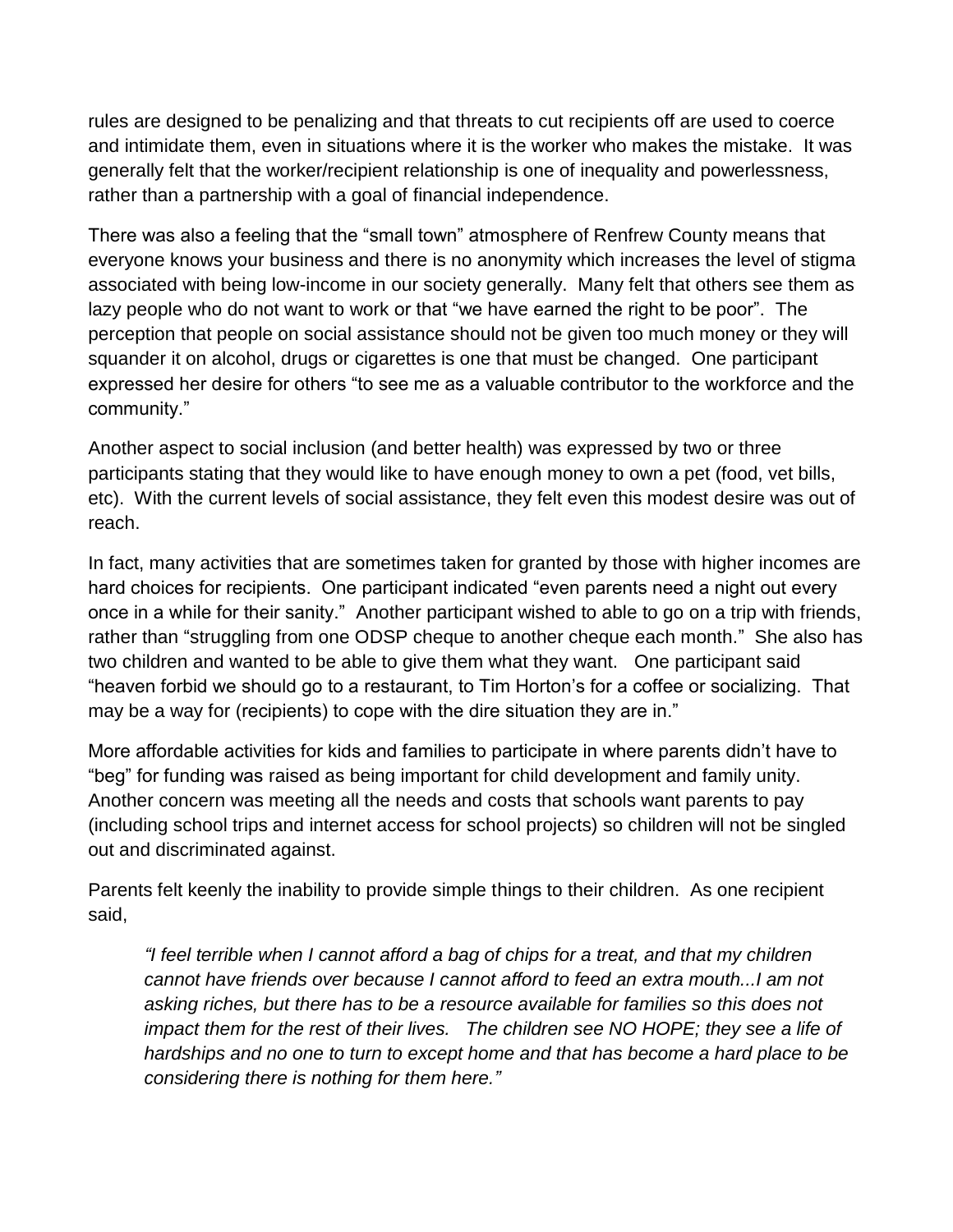# **Housing:**

The group had a very lively discussion of housing issues and it was evident that this is another area of major concern in our region. Some of the ideas and concerns that came out of our discussion include the following:

- *It is difficult to get money from ODSP for repairs – only certain repairs are covered even though ones requested (e.g., toilet repair) are not unreasonable and are required to live in your house; you can't proceed with repairs until you receive approval from ODSP or they will not cover the cost.*
- *One participant had applied for a government program for disability-related modifications to her house but was denied because the house itself required too many repairs to qualify; this was the only house she could afford to purchase on ODSP income;*
- *The shelter amount is not adequate; property insurance is not covered*
- *Low income housing should not be all concentrated in one area; it should be mixed with all income levels to avoid stigma, especially in a small-town atmosphere where everyone knows the "low rental" addresses and results in discrimination against children at school and employment (e.g., teenage son denied work once employer found out where he lived).*
- *Even the Renfrew County Housing site managers are discriminatory toward their tenants for living in low income housing*
- *Shelter amounts and Housing rules should take into account the realities of relationship breakdown and joint custody/access arrangements; often a larger unit is needed for children who are visiting, even if they don't live there full-time.*
- *Tenants are afraid to report repair problems to their landlord for fear they will be labeled as trouble-makers; they are frightened to report their landlord to Landlord and Tenant Board in case they are evicted*
- *There is a real lack of information on tenants' rights.*
- *Why isn't there a governing body over housing – whether private or not? Someone to ensure that housing is safe and adequate without leaving it to the tenant who is in a vulnerable position to enforce their rights.*
- *There should be a resource available for rental income where OW pays for some or half of the rent and we pay the rest (i.e., rent supplement).*

Another portion of the discussion focused on homelessness. There are no shelters for the homeless anywhere in Renfrew County. Although it was felt that there was no public recognition of homelessness in the County, most people in our focus group knew a family member or friend who was currently homeless or had personal experience of homelessness. One participant described a family member who spent so much money on child support and on gas to commute to work that he could not afford rent, but lived in his car and went to a friend's house to shower. Other people were "couch-surfing", moving from friend to friend and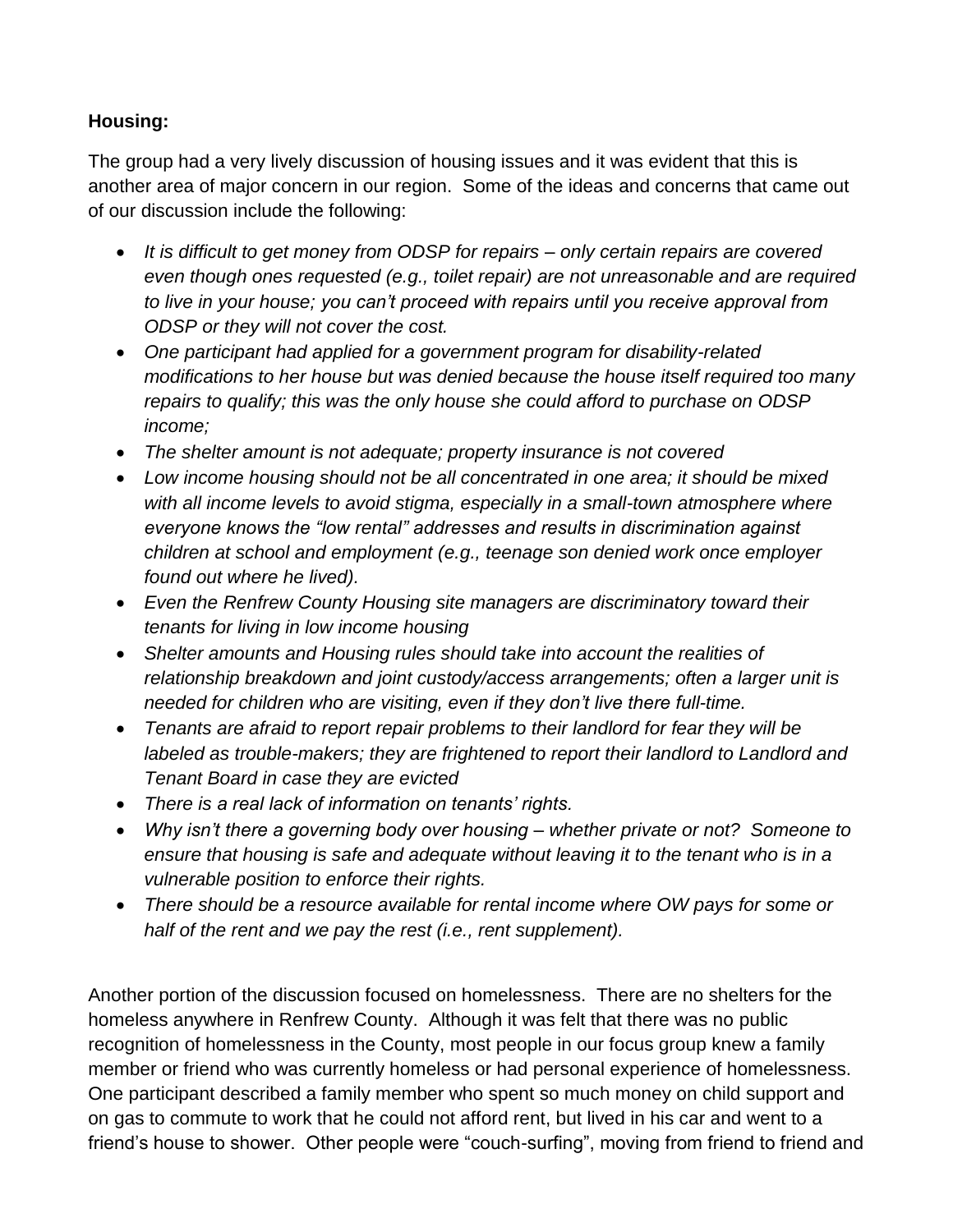staying a few days with each. Others were living with parents, being unable to afford their own place. With an abundance of open space in Renfrew County, it is not unusual to hear of people who can't afford accommodations to be camping (either in actual camping spaces or just in open fields) for many months at a time and well beyond the warmer summer months. There are also a few motels in the County where people will stay for long periods of time, unable to move beyond that to their own apartment. Some had experience with Ontario Works not providing benefits (particularly first and last months' rent) until the homeless applicant could provide an address (e.g., letter from a potential landlord); others talked about Children's Aid apprehending or threatening to apprehend children when parents were unable to secure housing.

### **Employment and Workforce Readiness:**

Many participants indicated that they would like to be in the workforce, but some on ODSP had reservations about how realistic that would be. One participant stated "Returning to work would be crucial to build my self-esteem and would make me feel like I have more to offer and contribute to society. Working would provide more income and as a result, I could afford to live in my own house if I so choose. I would be able to pay for what others take for granted."

When asked about how they would feel about having to sign a participation agreement in order to receive ODSP benefits, many recipients indicated that they would have to comply in order to survive, but that they would be doing so with a lot of reservations about their abilities to work, either at all, or on a consistent basis (health-wise) and the need to find an employer who would accommodate their disabilities. Other participants indicated that their disabilities would prevent them from being able to enter the workforce at all, and foresaw themselves being cut off of benefits if this was a requirement.

One participant expressed that there could be better partnering with other service providers. She also indicated that job creation was needed (many participants echoed this need for better, sustainable jobs). There could be better employment supports; for example, when employment training is being paid for by another source, Ontario Works cuts off the recipient. As well, when recipients get a living allowance from OSAP while studying, they are cut off Ontario Works and the additional benefits available there. She saw a role for Ontario Works to continue their support while recipients were in school or in training, resulting in a better educated person who could eventually be free of Ontario Works.

In addition, a participant suggested creating subsidized positions in both the private and not for profit sector to facilitate inclusion in the paid labour force and skills development. Another suggestion was made to have advocates to support social assistance recipients in the workplace. Many participants commented on the discrimination they had faced in the workplace related to stereotypes of disabled people or people receiving social assistance. Another suggestion involved paying memberships to community organizations as a first step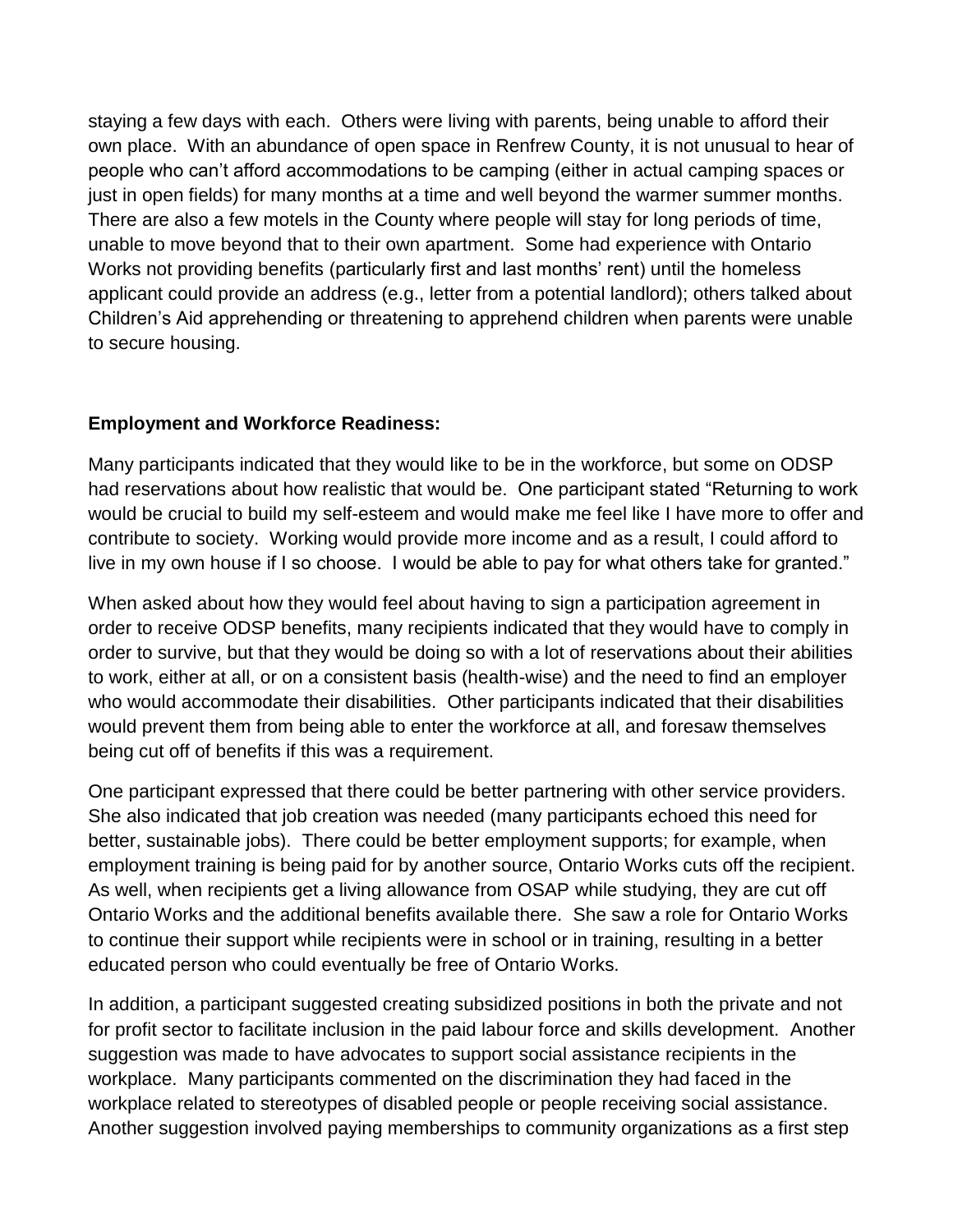to strengthening social skills and networks as well as building confidence and enhancing employment marketability.

Many participants stated that they would be very interested in pursuing further education (whether that was high-school equivalency, post-secondary, re-training, apprenticeships, computer literacy, or even French language training) if it was supported with respect to the provision of childcare, transportation, education costs, etc. Most felt that the path to meaningful employment would require further education but that they simply could not see that as a realistic option with the social assistance system as it now stands.

There were concerns expressed as well as to the unrealistic work search expectations in rural areas mandated by Ontario Works – there are only so many employers to apply to in Renfrew County and some recipients expressed frustration in having to submit résumés to the same places repeatedly in order to meet their "quota." They did not see this as a meaningful activity to bring them any closer to employment.

The issue of transportation came up repeatedly in connection with being able to find and keep employment. As one participant expressed it, "if you don't drive, you can't get a job." Safe and affordable childcare was another huge barrier in participation in the workforce. Raising the minimum wage, allowing recipients to keep more of their earnings, and forcing employers to include all workers in dental and drug benefit plans were also suggested to ensure that people were better off working rather than receiving benefits.

Many people in Renfrew County are self employed as there are very few "big employers" in the County and the distance to bigger centres makes commuting very expensive. Many of the expenses allowed by Revenue Canada for income tax purposes are not allowed by ODSP as business expenses which means you get cut off of ODSP benefits before you have enough income to be independent. As well, many common self-employment activities in the County (such as logging, guiding, etc) are, by nature, seasonal. However, ODSP looks at your self-employment income on an average basis over the year and can cut you off this year based on what you made last year. It is almost impossible to budget for this when you have household and business expenses that fluctuate all year long. This practice results in increased stress, further physical and mental health problems, and recipients who are discouraged from trying to become independent or at least partially independent.

The rules surrounding self-employment income were felt to be very confusing, for recipients and administrators as well. In fact, all the rules about reporting income and other sources of money need to be clearer and simpler.

#### **Coverage of medical expenses**:

One participant felt that all assistive devices should receive coverage as many devices such as grab bars and bed rails were not covered by any program; not having these devices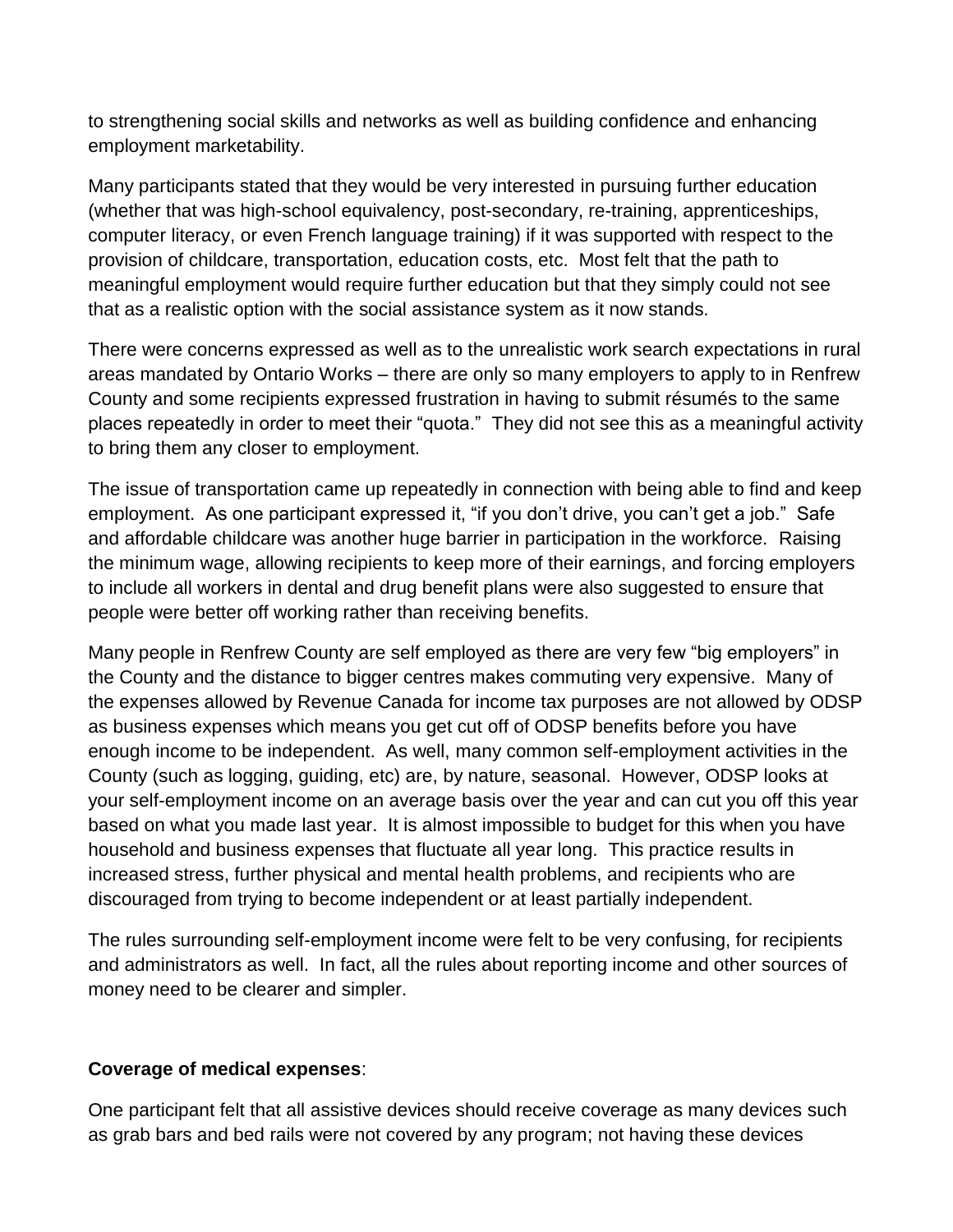means less independence for her and less freedom for other family members to be outside the home for extended periods of time.

Other participants indicated that many prescribed drugs were not covered by the Ontario Drug Benefit and they had to pay for them out of already meagre budgets or through the kindness of others. Similar thoughts were expressed regarding the limitations on dental and vision benefits. In particular, there is no funding for dentures or for dental work beyond emergency extractions which can have serious repercussions for health and self-esteem.

Many participants also expressed concern about entering the workforce or being in the workforce with no medical or drug coverage. The suggestion was made by several participants that health care benefits (drug, dental, vision care) should be extended to all low income families, not just those on social assistance.

### **Visions for a better life:**

Finally, participants were asked "*if you woke up tomorrow, and life was perfect, what would it look like?"*

These were their responses:

- *Five people indicated "financial security"*
- *Three people indicated "a full time job with adequate income"*
- *No stigma regarding mental health, disability, or housing*
- *Welcoming employers for the disabled*
- *All medical needs met*
- *More money; less hassle!*
- *Housing for young people*
- *Advertising campaign that people who are poor don't want to be poor*
- *Post secondary education for everyone with no financial burden*
- *Be able to spend time with family without having to make choices to give up something else*
- *A home where I am not embarrassed to have others there and things to offer my kids' friends*
- *Own a car*
- *Own my own house; I would love to live in a house, have my own yard, a playroom for my daughter, to not have to store stuff at my parents because I don't have room.*
- *Have my dignity back; treat us with respect*
- *Make the rule-makers live for a year under their own OW/ODSP rules*
- *Guaranteed income for everyone*
- *Children who know they are financially secure and equal to their peers*